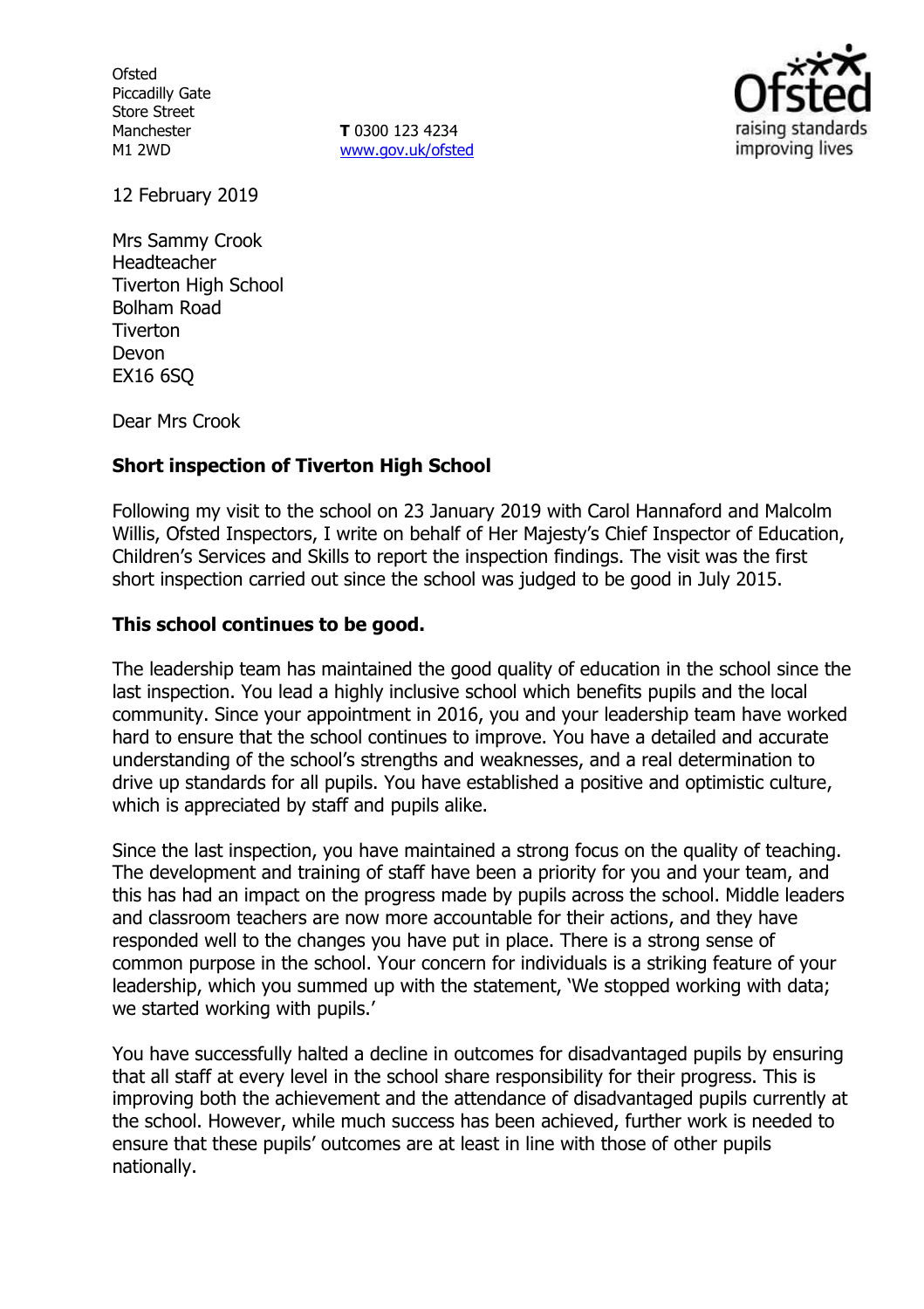

## **Safeguarding is effective.**

Governors and the school's leadership team have ensured that all safeguarding arrangements are up to date, meet requirements and are fit for purpose. All records are detailed and of good quality. School leaders, together with teachers and other staff, and supported well by governors, have created a caring community that keeps pupils safe and well looked after. Effective procedures ensure that the safety, welfare and all-round development of pupils prepare them well for the next steps in their lives.

School leaders are proactive in ensuring that locally identified issues are brought quickly to the attention of staff. Pupils have a good understanding of safeguarding issues and are fully aware of the risks that they may face in the world today, including threats to their safety, such as extremism, drug abuse and sexual exploitation.

Governors' attention to safeguarding is strong. They help to ensure that it permeates the life of the school. The nominated safeguarding governor meets regularly with the school's designated safeguarding lead to monitor and evaluate the effectiveness of arrangements and of staff training.

# **Inspection findings**

- You have a very clear understanding of what is working well in the school and what needs to be done to improve pupils' achievement. Your enthusiastic and highly skilled leadership team have welcomed the changes you have made since you took over as headteacher. You also have the strong support of staff and governors.
- A key line of enquiry for the inspectors was the progress and attendance of disadvantaged pupils, particularly those who entered the school with attainment that was above average in English and/or mathematics. The work observed in lessons and in pupils' books indicates no discernible difference between the work of disadvantaged pupils and that of their peers. The school's assessment information confirms that the progress of disadvantaged pupils is improving and the difference between their progress and that of other pupils continues to reduce. The attendance of disadvantaged pupils has improved this year. There has also been an improvement in the number of disadvantaged pupils who are persistently absent.
- **If Inspectors also looked at the attendance of pupils generally. You and your leadership** team are aware that this is a priority area for improvement, and you have implemented a rigorous, whole-school approach which is beginning to have an impact. Attendance is improving, and the number of pupils who are persistently absent is declining. You are now working hard to ensure that their attendance continues to improve towards national averages.
- You have been effective in reducing the number of exclusions from school. In 2016/2017, the rate of fixed-term exclusions was above the national average for similar schools, but since then the numbers have declined. In 2017/2018, there was a 20% reduction in the numbers of pupils excluded. You are confident that the new behaviour policy, with its intense focus on high-quality teaching, will help to reduce the number of exclusions still further.
- An additional line of enquiry focused on the effectiveness of the curriculum in meeting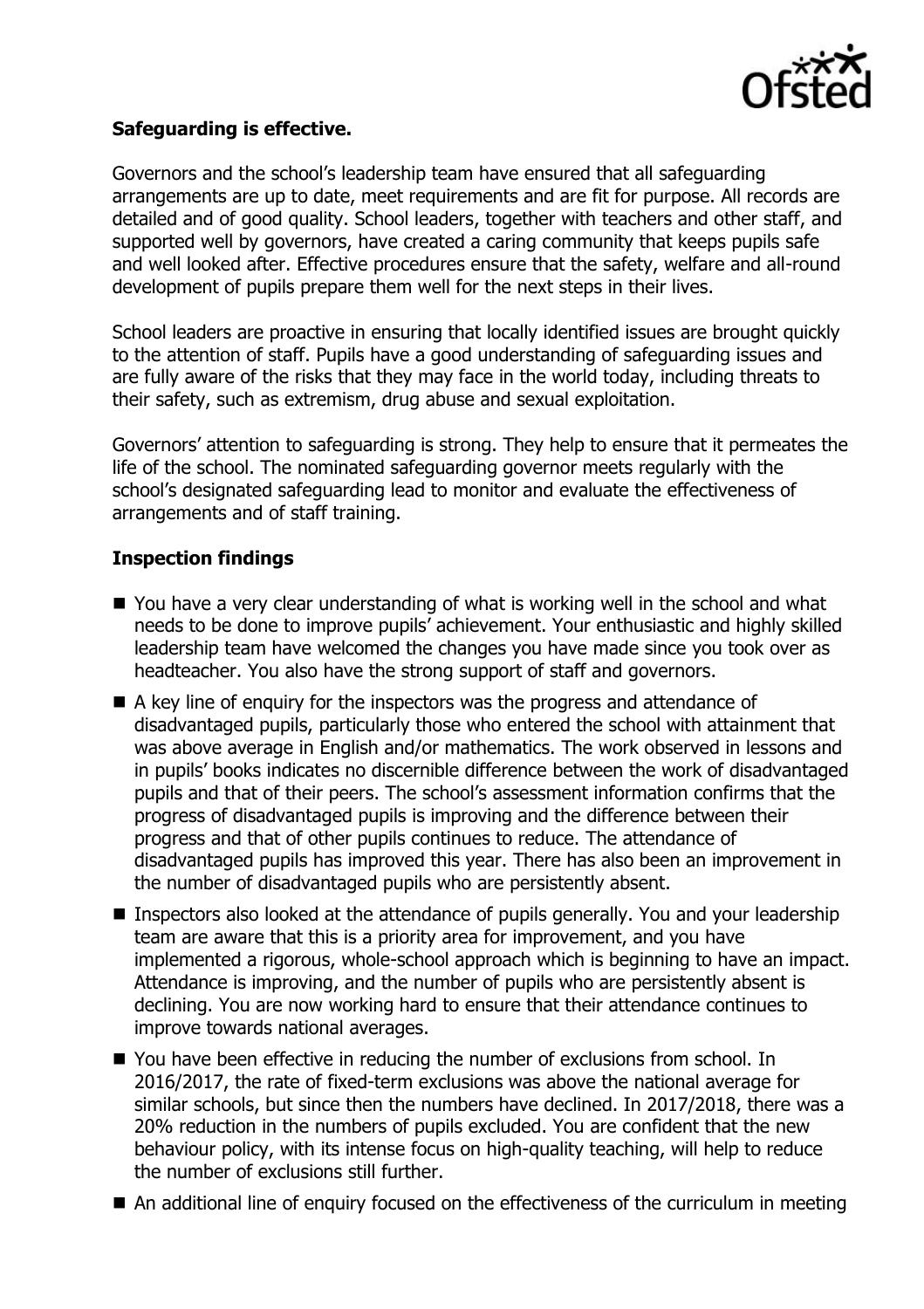

the needs of all pupils, including the most able pupils. Leaders are determined to ensure that pupils are challenged more often so that aspirations are raised. Pupils learn quickly when teachers have high expectations and work hard to meet their individual needs. Where progress is stronger, teachers' feedback helps pupils to progress more quickly, and pupils of all abilities have access to a range of resources to support their learning. Because there remains some variation in the quality of teaching in some subjects, leaders are aware of the need to ensure that teachers share good practice more regularly with each other.

- You and your team have begun to reshape the curriculum, and this is helping to ensure that it meets the needs of all pupils. New vocational courses offer an additional degree of choice, and more pupils are choosing to study languages. All pupils now have the opportunity to study separate sciences. The recently introduced 'Learning Journeys' have been well received by pupils and are helping to give greater coherence to the curriculum.
- **Provision for pupils who have special educational needs and/or disabilities is strong** and improving. This is because of your focus on identifying and meeting their individual needs, your careful tracking of their progress and your drive to make them independent learners.
- Governors, leaders, teachers and other staff are committed to the school and are ambitious for its future. Staff appreciate the regular training that they receive, and they value the excellent relationships that exist at all levels.
- The majority of parents who responded to the Parent View survey would recommend this school to other parents.

## **Next steps for the school**

Leaders and those responsible for governance should ensure that:

- $\blacksquare$  they build on the successful measures that the school has taken to improve attendance in order to make sure that all groups of pupils attend school regularly and that persistent absence is rare
- $\blacksquare$  they accelerate the progress made by disadvantaged pupils and the most able pupils so that it matches the best performance in the school.

I am copying this letter to the chair of the governing body, the regional schools commissioner and the director of children's services for Devon. This letter will be published on the Ofsted website.

Yours sincerely

Richard Steward **Ofsted Inspector**